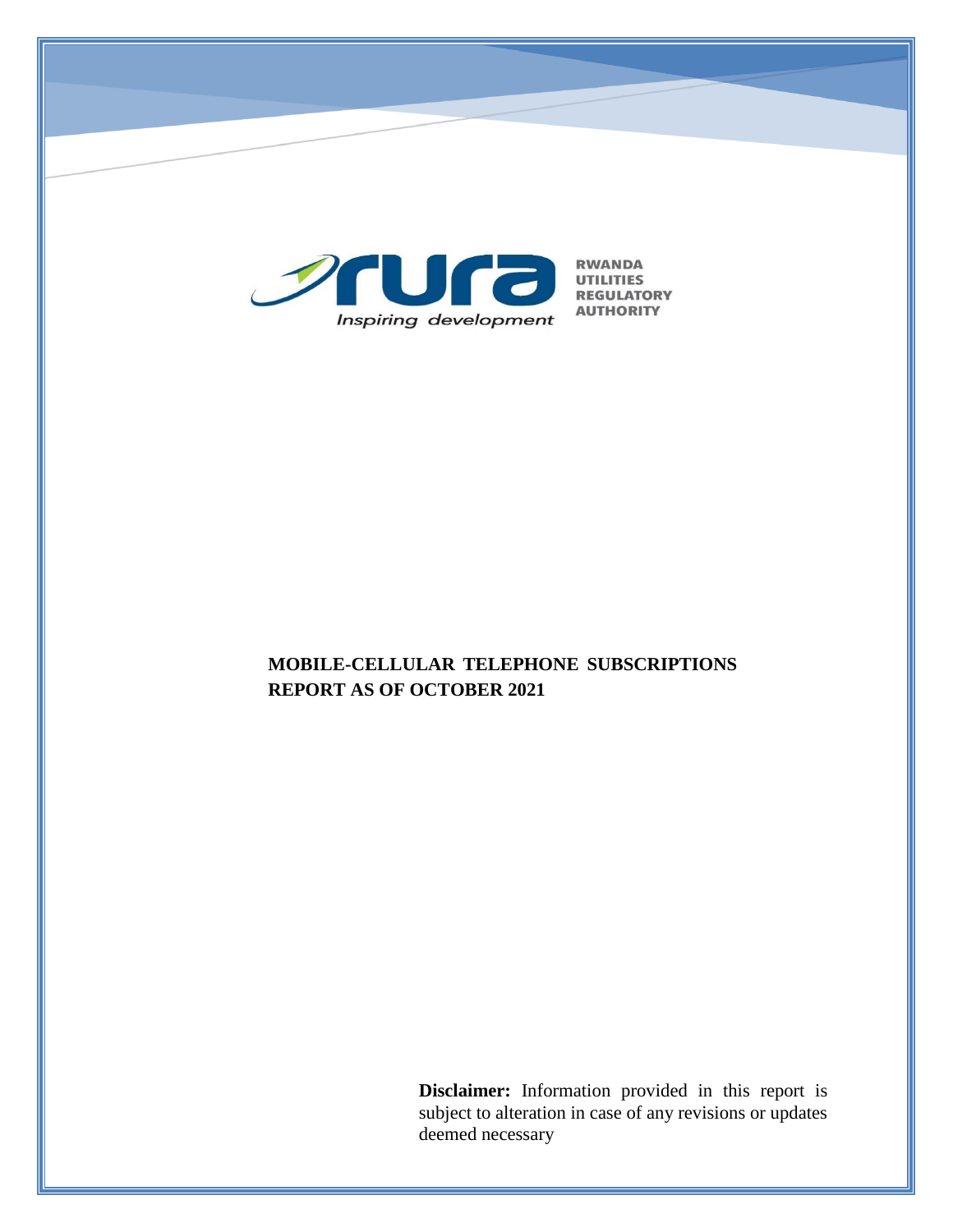### **1. Mobile-cellular telephone subscriptions as of October 2021**

The total number of active mobile-cellular telephone subscriptions<sup>1</sup> in Rwanda increased up to 11,052,482 at the end of October 2021 compared to 11,032,690 SIM cards reported at the end of September 2021, representing an increase of 0.18%. The postpaid subscriptions raised from 113,995 at the end of September 2021 to 114,420 SIM cards recorded at the end of October 2021 and prepaid subscriptions increased to 10,938,062 as of October 2021 in comparison to 10,918,695 SIM cards reported at the end of September 2021.

#### **Table 1: Active mobile-cellular telephone subscriptions as of October 2021**

| Name of operator  | Postpaid |          | Prepaid    |            | Total      |            | Monthly          |
|-------------------|----------|----------|------------|------------|------------|------------|------------------|
|                   | $Sen-21$ | $Oct-21$ | $Sen-21$   | $Oct-21$   | $Sen-21$   | $Oct-21$   | variation $(\%)$ |
| MTN Rwanda Ltd    | 109,102  | 109,525  | 6,851,218  | 6.897.197  | 6,960,320  | 7,006,722  | 0.67             |
| Airtel Rwanda Ltd | 4,893    | 4,895    | 4,067,477  | 4,040,865  | 4,072,370  | 4,045,760  | $-0.65$          |
| <b>Total</b>      | 113.995  | 14.420   | 10,918,695 | 10,938,062 | 11,032,690 | 11.052.482 | 0.18             |

**Source: Operators' reports**

 $\overline{a}$ 

## **Figure 1: Trend of active mobile-cellular telephone subscriptions**



<sup>&</sup>lt;sup>1</sup> Active mobile-cellular telephone subscriptions are the number of SIM Cards generated revenue to the operator within the last 90 days.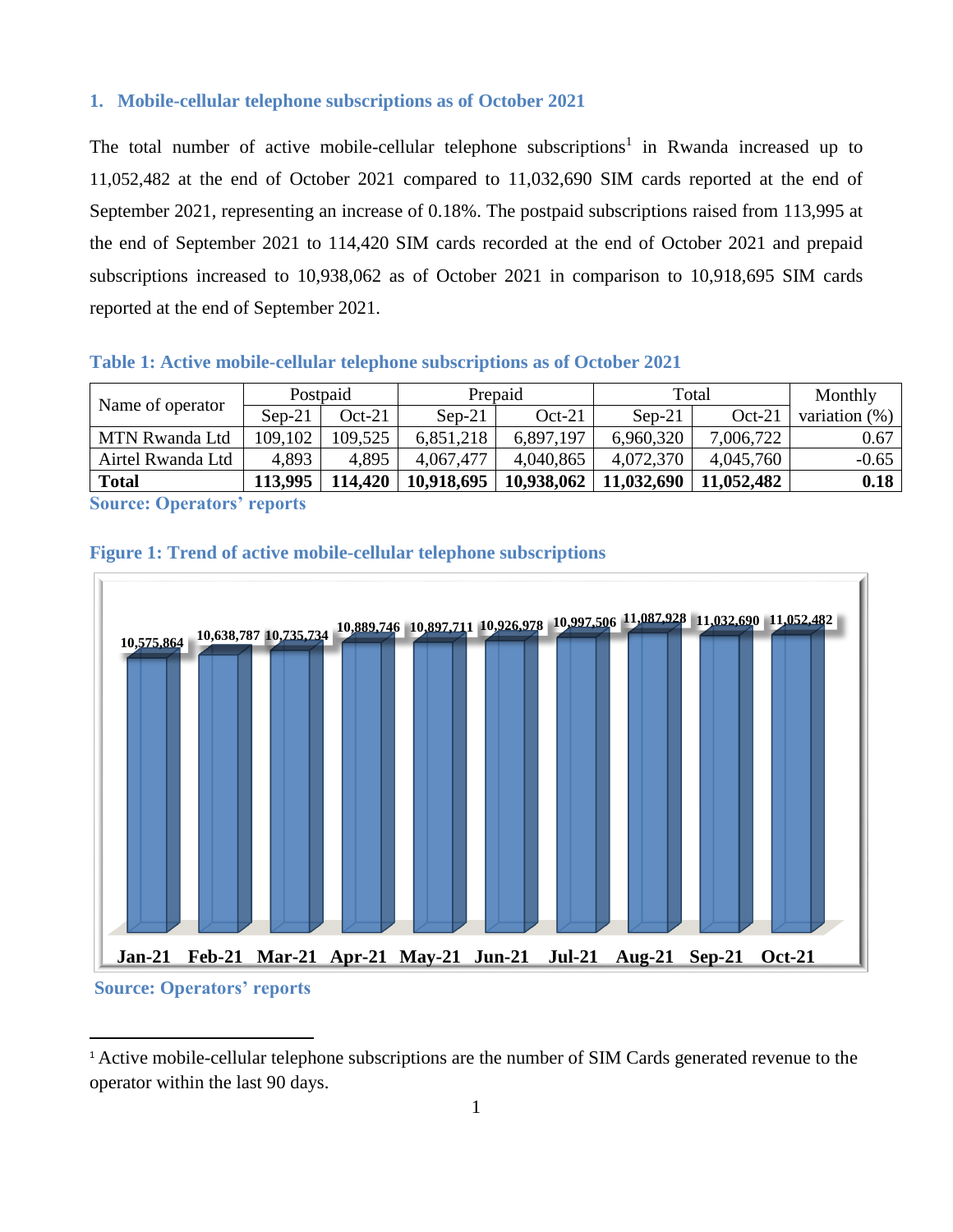

**Figure 2: Trend of active mobile-cellular telephone subscriptions by postpaid and prepaid**

**Source: Operators' reports**

## **2. Mobile-cellular telephone subscriptions per 100 inhabitants**

As of October 2021, the Mobile Penetration Rate that refers to the number of active SIM cards per total projected population was 85.3% compared to 85.2% recorded at the end of September 2021.



**Figure 3: Trend of mobile-cellular telephone subscriptions per 100 inhabitants**

**Source: Operators' reports**